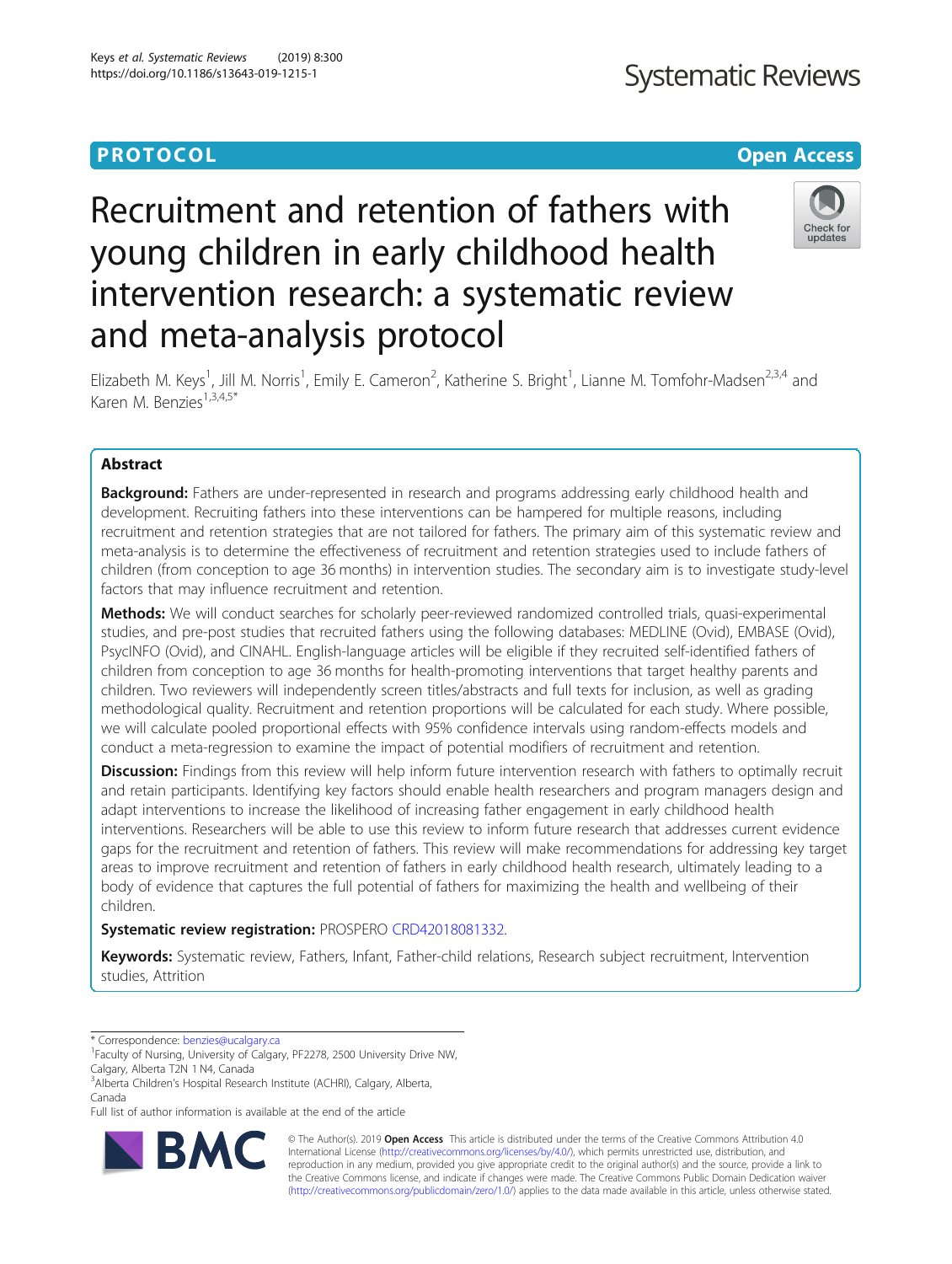# Background

Fathers contribute to the cognitive development, physical health, and social, emotional, and behavioral functioning of their children, over and above the contribution of mothers [\[1](#page-5-0)–[8\]](#page-6-0). Fathers nurture, show affection, are responsive to their children's needs, and offer distinct parenting practices and experiences that differ from mothers [\[3,](#page-5-0) [6](#page-6-0), [9](#page-6-0)–[11\]](#page-6-0). Despite this acknowledgment, mothers remain the focus of research about young children, with fathers continuing to be under-represented in both research and programs addressing early childhood health and development  $[12–15]$  $[12–15]$  $[12–15]$  $[12–15]$ . For example, in a recent systematic review of early childhood sensitivity and attachment interventions that included 743 participants within 4 studies, only 2 participants  $\langle \langle .01 \rangle$  were male [\[16\]](#page-6-0). This dearth extends to observational research, with a systematic review of 667 studies noting only 17% of the total participants were fathers [\[17\]](#page-6-0). Further, Rominov and colleagues' [[18](#page-6-0)] systematic review found only 11 studies between 1994 and 2012 that examined father-focused mental health interventions. When compared to the maternal mental health intervention research described in several reviews of systematic reviews [[19](#page-6-0), [20\]](#page-6-0), the notable difference between health research targeting mothers compared to fathers is reinforced, such that fathers are consistently a minority of the participant population.

Until the 1970s, fathers were rarely included in such research because societal norms and early theories of child development stressed the maternal role as primary caregiver with the belief that fathers had minimal direct influ-ence on their children's development and functioning [[13](#page-6-0), [14](#page-6-0), [21\]](#page-6-0). However, fathers have increasingly become more involved in their children's lives and care [\[4](#page-5-0), [9](#page-6-0), [21](#page-6-0), [22](#page-6-0)]. Not only do fathers have a direct impact on their children's growth and development, but the support they provide for mothers is essential to enhance child outcomes [[4,](#page-5-0) [22\]](#page-6-0). In his review, Hoffman [\[22\]](#page-6-0) concluded that "optimal support from the father can have a substantially positive impact on the mother's capacity for optimal caregiving and interaction with her baby" (p. 34). Yet, when compared to mothers, relatively little is known about effective interventions to help fathers support their partner and their children's development [[23](#page-6-0)].

Recruiting fathers of children of any age to participate in research has proven challenging [\[24](#page-6-0)–[27](#page-6-0)]. Potential obstacles to fathers' participation in child health and parenting interventions include not asking fathers to participate [[28](#page-6-0)], maternal gatekeeping [\[29\]](#page-6-0), work commitments, lack of time, and perceived gendered parenting roles [\[30\]](#page-6-0). In research examining father engagement in domestic violence prevention, the accessibility of programs (i.e., timing and location of services, costs, stigmatizing program names, and childcare availability), staff attitudes and behaviors, program marketing, and program format (i.e., use of groups, literacy level of media, and duration) were found to be potential contributors to father engagement [[31](#page-6-0)]. Panter-Brick and colleagues [\[23](#page-6-0)] identified design and delivery conditions inherent to many parenting interventions that act as barriers to father engagement. Many barriers are modifiable and could be mitigated by increased awareness and father-inclusive design. Moreover, designing interventions that do not artificially isolate and address only the father-child relationship or the parenting couple's relationship could prove useful in creating an integrative approach whereby relational elements (fathering and parental/family relationships) are considered together [[32](#page-6-0)]. Our experience in conducting observational studies suggests that many fathers of young children want to be involved in research [\[33](#page-6-0)–[39](#page-6-0)]. In our intervention studies, fathers indicated that they were eager to learn about how to support their child's early development [\[40](#page-6-0)–[42](#page-6-0)]. Thus, while there is overall support for early childhood health research becoming more father inclusive, as well as suggested target areas to address for engaging fathers, the evidence base examining the effectiveness of specific recruitment and retention methods has not yet been systematically analyzed.

# **Objectives**

To support the ultimate goal of increasing the evidence base pertaining to interventions that help fathers support early childhood health, the objective of this review is to identify recruitment, retention, and research strategies to facilitate the participation of fathers of young children (from conception to age 36 months) in intervention research. The questions guiding this systematic review and meta-analysis are the following:

- 1. How effective are the recruitment and retention strategies used to include fathers (from conception to age 36 months) in intervention studies?
- 2. What are the potential study-level factors that influence recruitment and retention rates?

# **Methods**

### Design

We used the Preferred Reporting Items for Systematic reviews and Meta-analyses Protocols (PRISMA-P) statement [\[43](#page-6-0)] to guide this protocol (see Additional file [1](#page-5-0)) and have registered with PROSPERO CRD42018081332. We will document any amendments to the protocol with a rationale and report them with the final publication.

# Eligibility criteria

## **Participants**

We will include studies of self-identified fathers of children from conception to age 36 months who participated in an intervention targeting medically and psychologically healthy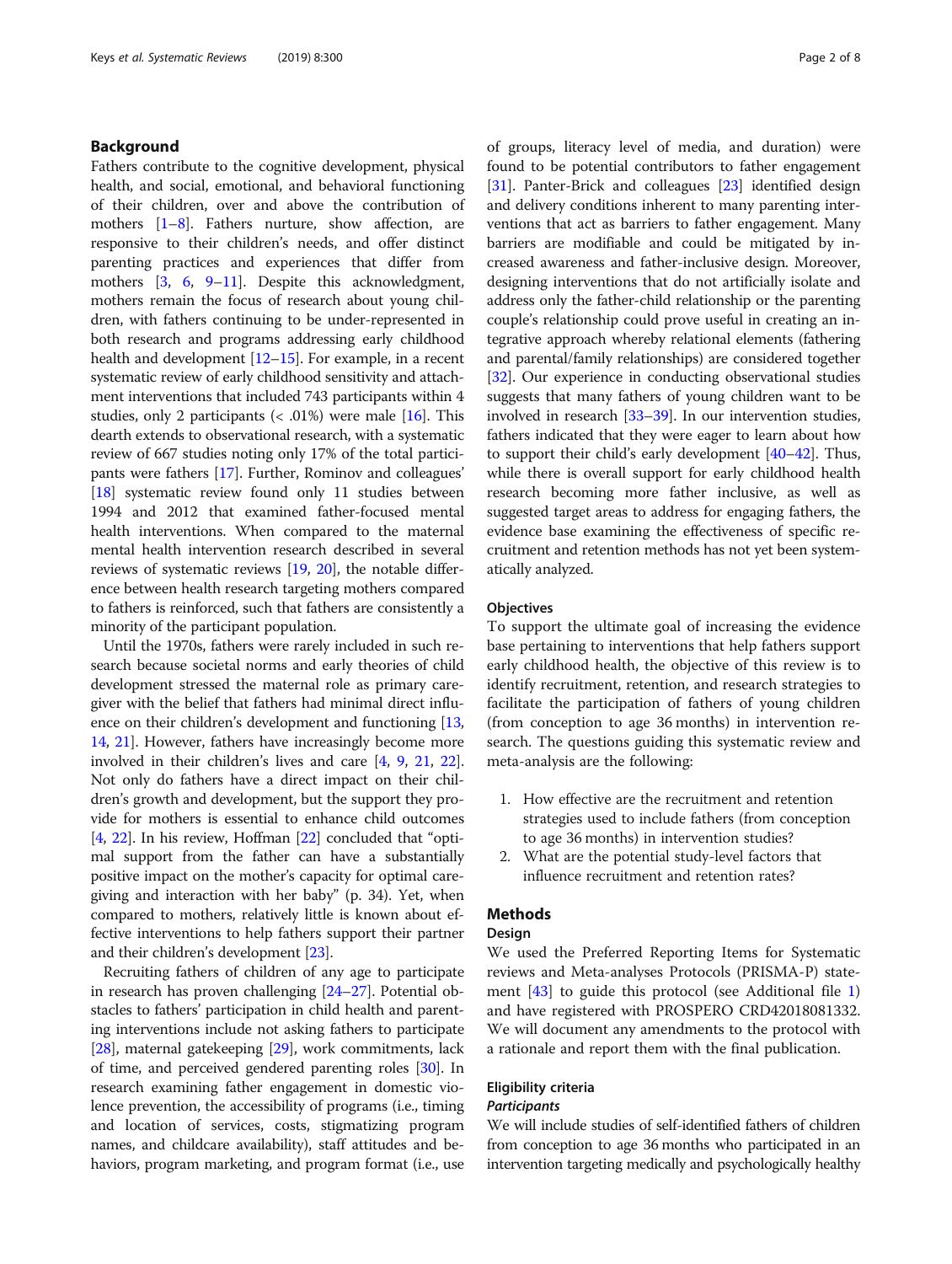parents and children. For this review, interventions that target medically or psychologically unwell individuals (i.e., mother, father, child) will be excluded. The rationale for this exclusion is that the underlying motivation of unwell individuals or family members of unwell individuals to engage in intervention research may be greater and/or specific based on the potential for additional treatment opportunities of an immediate concern. Thus, the review is limited to recruitment of fathers for health research that targets well individuals.

# Interventions

We define an intervention as any educational or psychoeducational program that focuses on promoting health, wellbeing, or development of one or more family members, including the prevention of disease or health-harming behaviors. Interventions will include those targeted towards fathers, the family unit, mothers, or their child. Interventions for unwell individuals will be excluded, as per the participant inclusion criterion.

## **Outcomes**

## Primary outcome

Similar to other reviews of recruitment in intervention research [\[44,](#page-6-0) [45\]](#page-6-0), recruitment for fathers will be calculated as a proportion of the number of fathers enrolled in research projects at baseline out of the total number of fathers identified as eligible.

#### Secondary outcomes

Additional recruitment proportions will be calculated based on previously described approaches to assessing recruitment [[46](#page-6-0), [47\]](#page-6-0) that use, when available, (a) the total number of potential eligible individuals (pool), (b) the number of invited individuals from the pool (invited), (c) individuals who respond to the invitation to participate (responders), and (d) participants who were assessed as eligible and enrolled in the study (started). Recruitment rates will be calculated using previously described approaches [\[46](#page-6-0)–[48\]](#page-6-0) that calculate a rate based on the number of participants who started participation at each recruitment site divided by the total recruitment period (defined as the time in months between the start and completion of recruitment). Similar to Walters et al. [[48\]](#page-6-0), we will include proportions of actual to target sample sizes.

We will calculate retention based on a previously described strategy [[49](#page-6-0)], in which the number of participants (fathers) retained in research projects until the time point of primary assessment outcome was collected is compared to the total number of participants enrolled. For studies with follow-up beyond the primary outcome collection time point, we will evaluate how many fathers were retained at each follow-up contact points. To calculate attrition rates, we will calculate the number of fathers lost during follow-up out of duration between follow-up time points.

# Study type

Randomized controlled trials, quasi-experimental studies, and single group pre-post studies will be included in the review. Program evaluations that were not formalized intervention studies will be excluded. In cases of duplicate publications of the same sample, we will include the publication with the largest sample size. If sample sizes are consistent, the first published study from the sample will be included. We will exclude conference papers, dissertations, and other non-peer reviewed reports due to available resources for this review, the likelihood of these publication types having greater risk of unclear or high risk of bias. We will exclude reviews, as the primary focus of this review is on recruitment and retention methods used in primary research studies. Non-English publications will be excluded based on the study team's inability to translate non-English languages. The effect of excluding unpublished works, dissertations, and non-English reports is anticipated to be small [\[50\]](#page-6-0).

## Information sources and search strategy

MEDLINE (Ovid; 1946 to present), EMBASE (Ovid; 1974 to present), PsycINFO (Ovid; 1806 to present), and CINAHL (EBSCO; 1937 to present) databases will be searched. The search strategy was created with the assistance of an information scientist, and subject headings were modified to ensure they were database specific. The provisional MEDLINE search strategy is available in Table [1](#page-3-0). In addition, we will conduct forward citation searches in Google Scholar, search the reference lists of included studies, and ask experts to identify further studies for inclusion. We will also hand search the reference lists of relevant systematic review articles. No filters will be used and no language restrictions will be placed. End-Note X8 will be used to manage the records, remove duplicates, and find full texts. We will re-run the searches immediately prior to the final analyses to retrieve any addition recently published articles for inclusion.

#### Study selection

Prior to screening titles and abstracts, we will conduct training and a calibration exercise with the review team to refine the screening tool in Microsoft Excel. Titles/abstracts will be independently screened by pairs of two reviewers. Disagreements will be resolved by a third reviewer. Full texts of potential studies will then be obtained and screened in the same manner with disagreements discussed as a review team.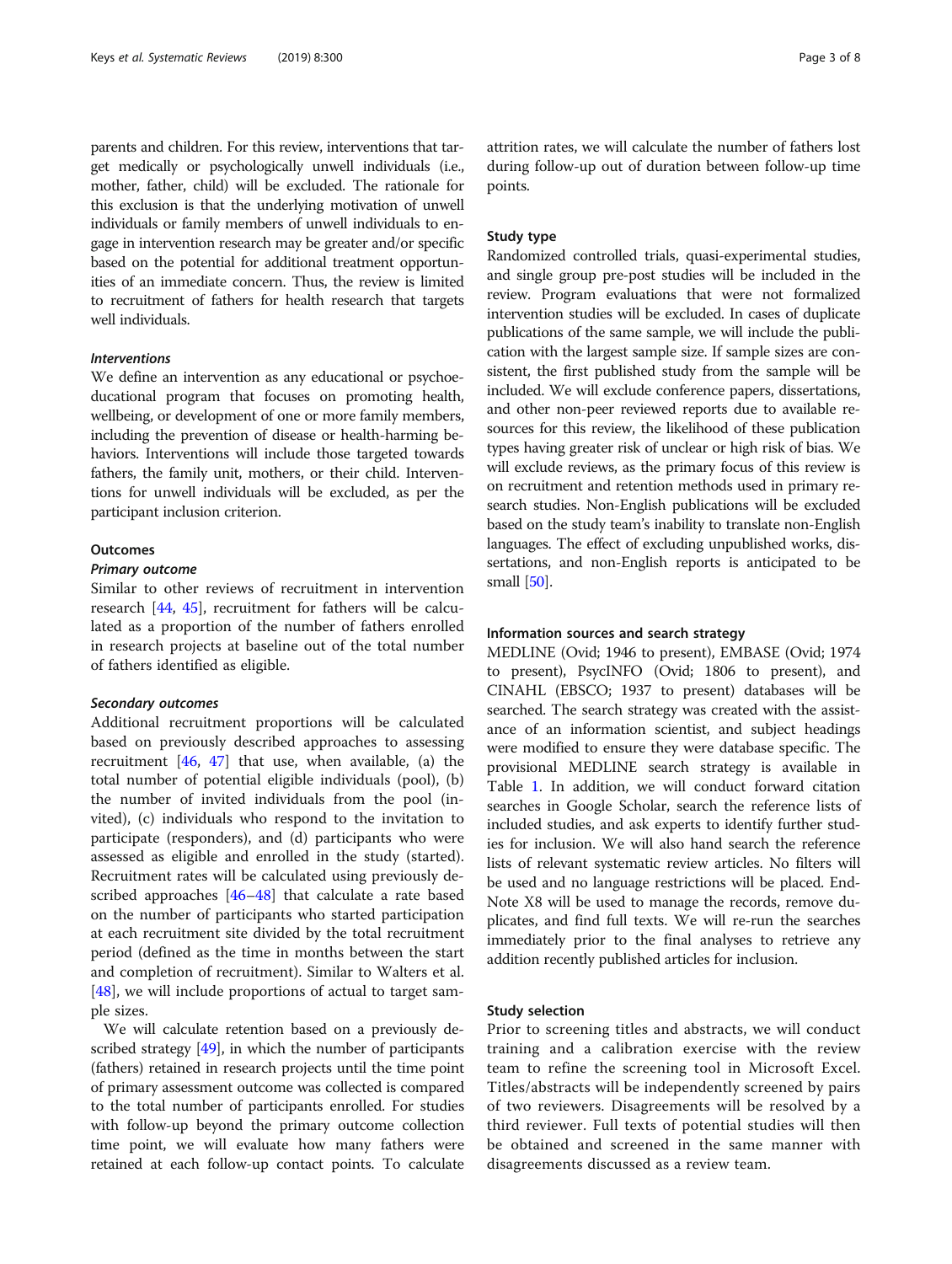#### <span id="page-3-0"></span>Table 1 Provisional search strategy

| 1  | exp Fathers/                                                  | 7877    |
|----|---------------------------------------------------------------|---------|
| 2  | father*.mp.                                                   | 41857   |
| 3  | dad.mp.                                                       | 5999    |
| 4  | dads.mp.                                                      | 759     |
| 5  | paternal.mp.                                                  | 23160   |
| 6  | $or/1-5$                                                      | 65155   |
| 7  | exp Education, Nonprofessional/<br>or exp Prenatal Education/ | 188637  |
| 8  | psychoeducation*.mp.                                          | 4021    |
| 9  | psycho-education*.mp.                                         | 1229    |
| 10 | education*.tw,kf.                                             | 486444  |
| 11 | intervention*.mp.                                             | 847036  |
| 12 | program*.mp.                                                  | 877690  |
| 13 | $or/7-12$                                                     | 2010750 |
| 14 | exp postpartum period/                                        | 59206   |
| 15 | exp Labor, Obstetric/                                         | 45665   |
| 16 | exp Labor, Induced/                                           | 9107    |
| 17 | exp pregnancy/                                                | 853992  |
| 18 | exp Parturition/                                              | 14311   |
| 19 | exp infant/                                                   | 1088414 |
| 20 | postpartum.mp.                                                | 61905   |
| 21 | post-partum.mp.                                               | 11505   |
| 22 | postnatal.mp.                                                 | 99728   |
| 23 | post-natal.mp.                                                | 6709    |
| 24 | antenatal.mp.                                                 | 31014   |
| 25 | ante-natal.mp.                                                | 516     |
| 26 | perinatal.mp.                                                 | 67248   |
| 27 | peri-natal.mp.                                                | 184     |
| 28 | pregnan*.mp.                                                  | 946625  |
| 29 | birth*.mp.                                                    | 334360  |
| 30 | childbirth.mp.                                                | 18779   |
| 31 | infancy.mp.                                                   | 59520   |
| 32 | infant.mp.                                                    | 1136965 |
| 33 | infants.mp.                                                   | 244504  |
| 34 | toddler*.mp.                                                  | 9054    |
| 35 | neonat*.mp.                                                   | 266522  |
| 36 | baby.mp.                                                      | 34818   |
| 37 | babies.mp.                                                    | 34051   |
| 38 | prenatal.mp.                                                  | 157509  |
| 39 | pre-natal.mp.                                                 | 1202    |
| 40 | labor.mp.                                                     | 117454  |
| 41 | labour.mp.                                                    | 28432   |
| 42 | newborn*.mp.                                                  | 724924  |
| 43 | or/14-42                                                      | 2306627 |
| 44 | 6 and 13 and 43                                               | 4681    |

### Table 1 Provisional search strategy (Continued)

| 45 | prepartum.mp.   | 2024    |
|----|-----------------|---------|
| 46 | pre-partum.mp.  | 313     |
| 47 | 43 or 45 or 46  | 2306701 |
| 48 | 6 and 13 and 47 | 4681    |

Database(s): Ovid MEDLINE(R) Epub Ahead of Print, In-Process & Other Non-Indexed Citations, Ovid MEDLINE(R) Daily and Ovid MEDLINE(R) 1946 to present

# Data items and data extraction

Table [2](#page-4-0) details the data items to be extracted from the full texts, which are informed by the Template for Intervention Description and Replication (TIDieR) [[51](#page-6-0)] and Transparent Reporting of Evaluations with Nonrandomized Designs (TREND) checklists [[52](#page-6-0)]. Extracted data will include study characteristics, participants, intervention characteristics (including length and intensity), participant flow, assignment methods, recruitment methods, and retention methods. Data on recruitment and retention methods will be categorized and coded to better allow for assessment of how these methods impact recruitment and retention. We will use a templated data extraction tool in Microsoft Excel. Once the team completes a calibration exercise with the extraction tool, one reviewer will extract study data with a second reviewer verifying the extracted data. Discrepancies in extracted data will be resolved through discussion. Missing data or clarifications regarding ambiguous data will be requested by email from study authors.

#### Study recruitment reporting quality

The quality of recruitment reporting will be assessed using the grading scheme developed by Foster et al. [\[47](#page-6-0)], in which 2 independent reviewers will score 5 criteria related to the reporting of recruitment as a binary score, with scores of 0 used for criteria not reported or inadequately reported and a score of 1 allocated for criteria that are adequately described. Studies scoring 4 or 5 will be considered high quality for reporting recruitment, while studies scoring less than or equal to 3 will be considered low quality for reporting recruitment.

# Risk of bias in individual studies

Studies will be included regardless of methodological quality. We will use the Cochrane risk of bias tool [[53](#page-6-0)] to rate selection, performance, detection, attrition, reporting, and other biases in each study as either high, unclear, or low risk of bias. Two reviewers will independently assess all studies for quality, and disagreements will be resolved through discussion.

# Data synthesis

Synthesis of the data will be conducted according to the Cochrane guidance [[54](#page-7-0)]. Should the data permit, a metaanalysis of the recruitment and retention proportions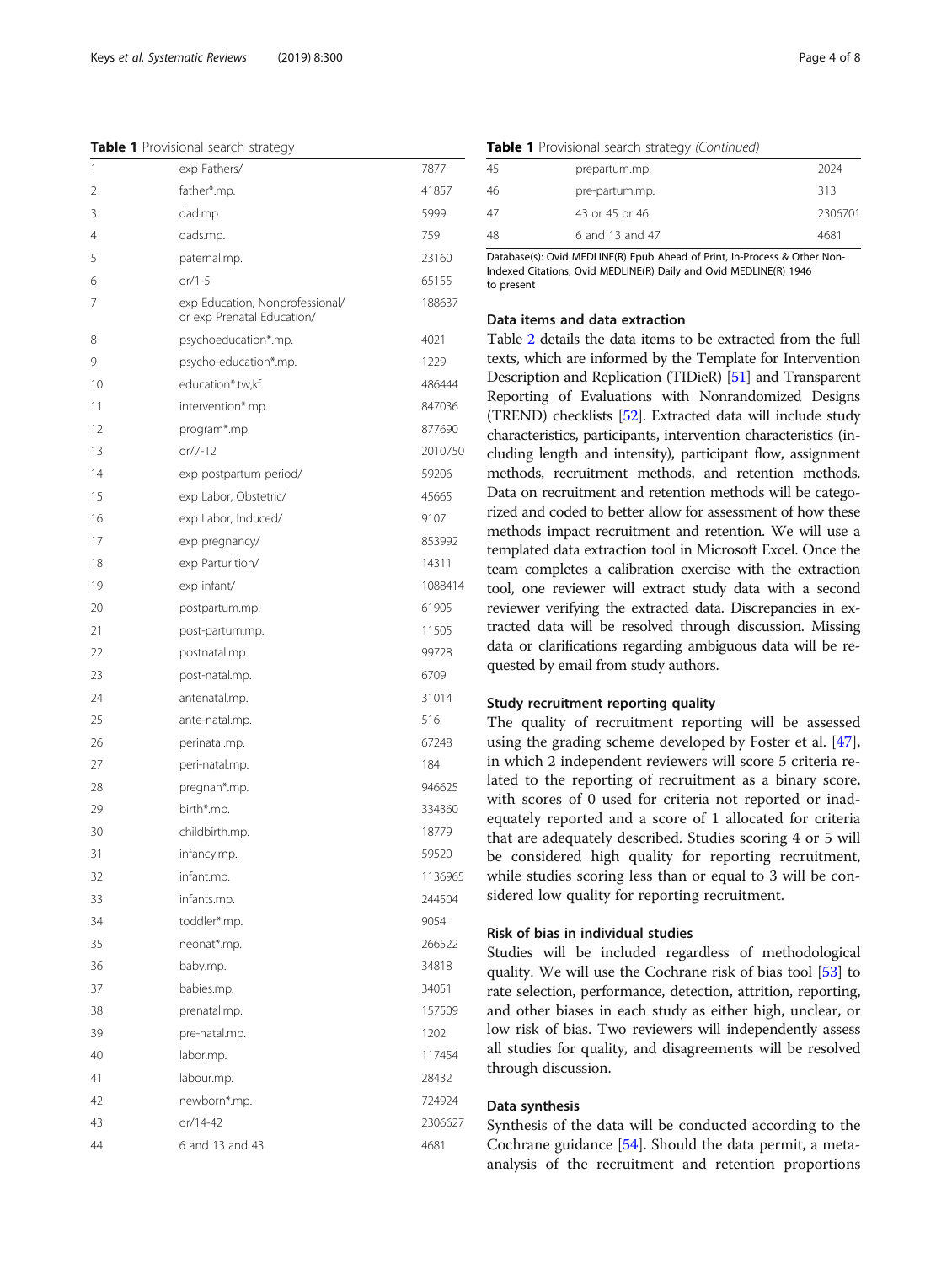<span id="page-4-0"></span>

| Category                     | Data extracted                                                                                                                                                                                                                           |  |
|------------------------------|------------------------------------------------------------------------------------------------------------------------------------------------------------------------------------------------------------------------------------------|--|
| Study characteristics        | First author, year, country, study design                                                                                                                                                                                                |  |
| Participant                  | Eligibility criteria (including different levels in recruitment/sampling plan),<br>demographics, data collection setting                                                                                                                 |  |
| Intervention characteristics | Content, delivery method, unit of delivery, deliverer, setting, exposure<br>quantity and duration, time span, effect size of intervention                                                                                                |  |
| Assignment method            | Unit of assignment<br>Method used to assign units to study conditions, including details of<br>any restriction<br>Inclusion of aspects employed to help minimize potential bias comparison<br>condition induced due to non-randomization |  |
| Participant flow             | Flow of participants: enrollment, assignment, allocation and intervention<br>exposure, baseline and outcome measures, follow-up                                                                                                          |  |
| Recruitment                  | Method of recruitment, sampling method, recruitment setting                                                                                                                                                                              |  |
| Retention                    | Method to increase compliance or adherence                                                                                                                                                                                               |  |

will be conducted using Comprehensive Meta-Analysis (CMA) software, version 3.0. Heterogeneity of the studies' recruitment and retention proportions will be assessed by the non-parametric Cochran's Q test, which assesses variance between studies and study populations. We will calculate the  $I^2$  index to evaluate the proportion of heterogeneity between studies. If heterogeneity is present, random-effects models (as opposed to fixed-effect models) will be used as they are a more appropriate computational approach under conditions of heterogeneity given they are less likely to reject the null hypothesis. Further, random-effects models are more robust to large variations in sample sizes [\[55\]](#page-7-0). Recruitment and retention will be calculated as a proportional effect size with confidence intervals reported based on a 95% criterion. These proportions will be computed first as a proportional effect size and then transformed into logit units using CMA, which allows for more variability in the data than the bound proportional effect sizes [\[56,](#page-7-0) [57\]](#page-7-0). We will also conduct a sensitivity analysis by sequentially removing one study at a time and reanalyzing the dataset to determine the impact of any given single study. In conjunction with the quality analysis previously mentioned, this procedure allows for the inclusion of methodologically flawed studies if they meet this criterion. We will use a  $\pm$  5% range for acceptable, such that if one study affects the metaestimate by more than  $\pm$  5%, it will be flagged for further consideration regarding inclusion in the meta-estimate. In addition, we will stratify the meta-analyses by high and low risk level of individual study bias, based on "high" ratings of bias for more than three of the six domains of bias examined by the Cochrane risk of bias tool and including a high level of risk for attrition bias. We will also stratify the meta-analyses by high and low recruitment reporting quality, based on a score of  $\geq$  4 or  $\leq$  3 on the quality of recruitment reporting grading scheme, respectively. Providing that there is sufficient information, we will also carry out meta-regression using logit units to explore potential modifiers of recruitment and retention rates, such as (a) study characteristics, (b) recruitment methods, (c) retention methods, (d) father and family characteristics, and (e) intervention characteristics. In the case that the included studies are too heterogeneous for meta-analysis, we will aggregate findings using narrative synthesis [[58](#page-7-0)].

# Meta-bias

Publication bias will be assessed through visual inspection of a funnel plot as well as statistical tests (e.g., Egger's regression intercept, Begg and Mazumdar's rank correlation, and Orwin's fail-safe N) [[59](#page-7-0)–[61](#page-7-0)].

# Confidence in cumulative evidence

GRADE (Grades of Recommendation, Assessment, Development and Evaluation) [\[62](#page-7-0)] will be used to aid in evaluating the overall quality of the evidence in five domains: limitation of study design and execution, inconsistency, indirectness, imprecision, and publication bias. The overall quality of the evidence—rated as high, moderate, low, or very low—will be presented in a summary of findings table for each of the primary and secondary outcomes.

# **Discussion**

To our knowledge, this protocol describes the first systematic review and meta-analyses that specifically examines the recruitment and retention rates of fathers in early childhood health intervention research. Previous reviews have described the lack of engagement of fathers in parenting interventions for children of all ages [[23](#page-6-0)], domestic violence prevention [\[31\]](#page-6-0), and obesity treatment and prevention research [\[63\]](#page-7-0). This systematic review will describe actual recruitment and retention strategies of early childhood health research, as well as the resulting recruitment and retention rates, including meta-analyses of participant and study characteristic subgroups. As such, we will be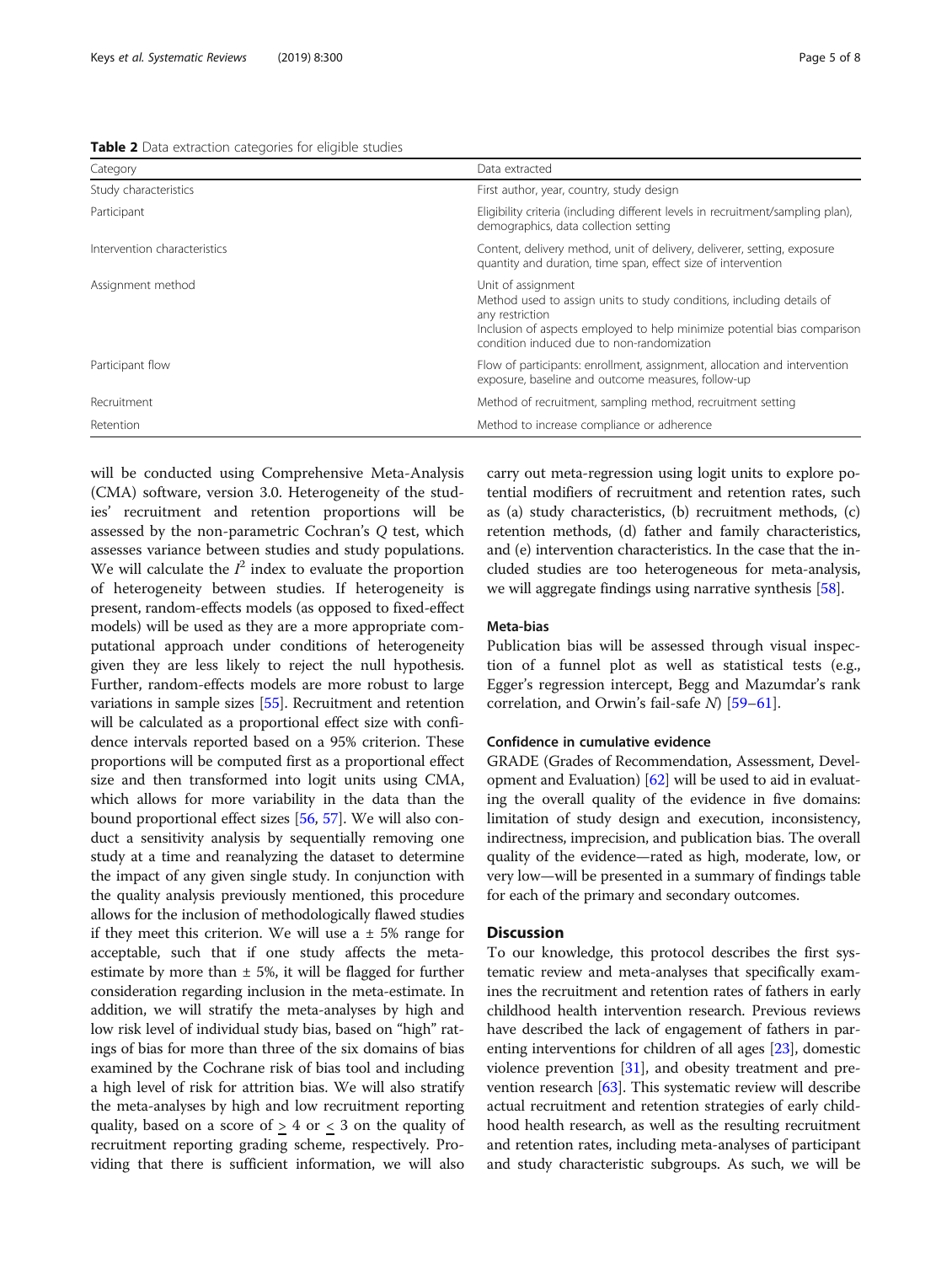<span id="page-5-0"></span>able to compare actual recruitment and retention rates with perceived facilitators and barriers [\[30](#page-6-0), [64](#page-7-0)].

Our target knowledge users for our review findings are early childhood health intervention researchers and program managers. Accordingly, our dissemination strategies will target venues that researchers and program managers typically engage in to facilitate dissemination of findings. These venues include presentation of review results at local and national or international meetings, as well as publication in a peer-reviewed open-access journal. In addition, the research team will create and distribute a summary infographic, a promising visual knowledge translation tool [[65](#page-7-0)], via social media, which has been reported to be used by health researchers and clinicians for professional purposes [[66\]](#page-7-0).

Limitations to the review may include limited data that may preclude the ability to run meta-analyses on all potential sub-groups of participant and study characteristics. Additionally, there may be limited descriptions of recruitment and retention strategies in the articles under review. Further, while articles may include fathers, data may only be presented on the couple and not disaggregated by mothers and fathers. Further limitations are related to the inclusion/exclusion criteria of reviewing only English-language articles, which may reduce generalizability to non-English speaking populations. Similarly, the inclusion of only peer-reviewed literature excludes government reports, dissertations, conference papers, and reviews thereby potentially increasing publication bias in our review and limiting grass-roots or community-based recruitment and retention strategies that may be used to target smaller or marginalized groups of fathers.

Findings from this review could help researchers design and develop more effective and evidence-based recruitment and retention strategies that enable and encourage father-inclusive early childhood health research. Managers of early childhood health programs who are interested in adopting a more father-inclusive approach may also be interested in using the review findings to consider how study-level factors may compare to program elements and promote or hinder father enrollment and retention. Identifying key facilitators and evidence gaps related to recruitment and retention of fathers in early childhood health intervention research should contribute to the overall body of evidence that aims to harness the potential of fathers in improving the health and wellbeing of their children.

#### Supplementary information

Supplementary information accompanies this paper at [https://doi.org/10.](https://doi.org/10.1186/s13643-019-1215-1) [1186/s13643-019-1215-1.](https://doi.org/10.1186/s13643-019-1215-1)

Additional file 1. PRISMA-P checklist.

#### Abbreviations

GRADE: Grades of Recommendation, Assessment, Development and Evaluation; PRISMA-P: Preferred Reporting Items for Systematic reviews and Meta-analyses Protocols; TIDieR: Template for Intervention Description and Replication; TREND: Transparent Reporting of Evaluations with Nonrandomized Designs

#### Acknowledgements

The authors are grateful to Joyce Magill-Evans for her vision and contributions to the initial version of this work. We thank Alix Hayden for assistance in creating the search strategy.

#### Authors' contributions

KMB, LTM, EEC, EMK, and KSB conceived the review. All authors designed the protocol. EEC and KSB conducted the preliminary searches. All authors reviewed the manuscript and read and approved the final manuscript. KMB is the guarantor of the review.

#### Funding

EMK is supported by a Pre-Doctoral Canadian Child Health Clinician Scientist Program (CCHSP) Award, the Alberta Children's Hospital Research Institute (ACHRI)-Canadian Institute for Health Research (CIHR) Training Program, the Alberta Children's Hospital Foundation, and an Alberta Innovates - Health Solutions (AIHS) Clinician Fellowship. KSB is supported by the Graduate Studentship Award from the ACHRI and Faculty of Nursing, University of Calgary. EEC holds a Joseph-Armand Bombardier CGS Doctoral Scholarships from Social Sciences and Humanities Research Council (SSHRC). LTM holds a Career Development Award from CCHCSP and is supported by SSHRC (#430- 2016-00469).

#### Availability of data and materials

The datasets created and analyzed during this review will be available from the corresponding author upon reasonable request. We will also deposit our datasets in an open access repository, Open Science Framework ([https://osf.](https://osf.io/) [io/\)](https://osf.io/), developed and maintained by the Centre for Open Science.

#### Ethics approval and consent to participate

Not applicable.

#### Consent for publication

Not applicable.

#### Competing interests

The authors declare that they have no competing interests.

#### Author details

<sup>1</sup> Faculty of Nursing, University of Calgary, PF2278, 2500 University Drive NW Calgary, Alberta T2N 1 N4, Canada. <sup>2</sup>Department of Psychology, University of Calgary, Calgary, Alberta, Canada. <sup>3</sup>Alberta Children's Hospital Research Institute (ACHRI), Calgary, Alberta, Canada. <sup>4</sup>Department of Pediatrics Cumming School of Medicine, University of Calgary, Calgary, Alberta, Canada. <sup>5</sup>Department of Community Health Sciences, Cumming School of Medicine University of Calgary, Calgary, Alberta, Canada.

#### Received: 7 May 2018 Accepted: 29 October 2019 Published online: 01 December 2019

#### References

- Lamb ME. How do fathers influence children's development? Let me count the ways. In: Lamb ME, editor. The role of the father in child development. 5th ed. Hoboken: Wiley; 2010. p. 1–26.
- 2. Sarkadi A, Kristiansson R, Oberklaid F, Bremberg S. Fathers' involvement and children's developmental outcomes: a systematic review of longitudinal studies. Acta Paediatr. 2008;97(2):153–8.
- 3. Lewis C, Lamb ME. Fathers' influences on children's development: the evidence from two-parent families. Eur J Psychol Educ. 2003;18(2):211–28.
- 4. Yogman M, Garfield CF, Committee on Pyschosocial Aspects of Child and Family Health. Fathers' roles in the care and development of their children: the role of pediatricians. Pediatrics. 2016;138(1):e20161128.
- 5. Flouri E, Buchanan A. Early father's and mother's involvement and child's later educational outcomes. Br J Educ Psychol. 2004;74(2):141–53.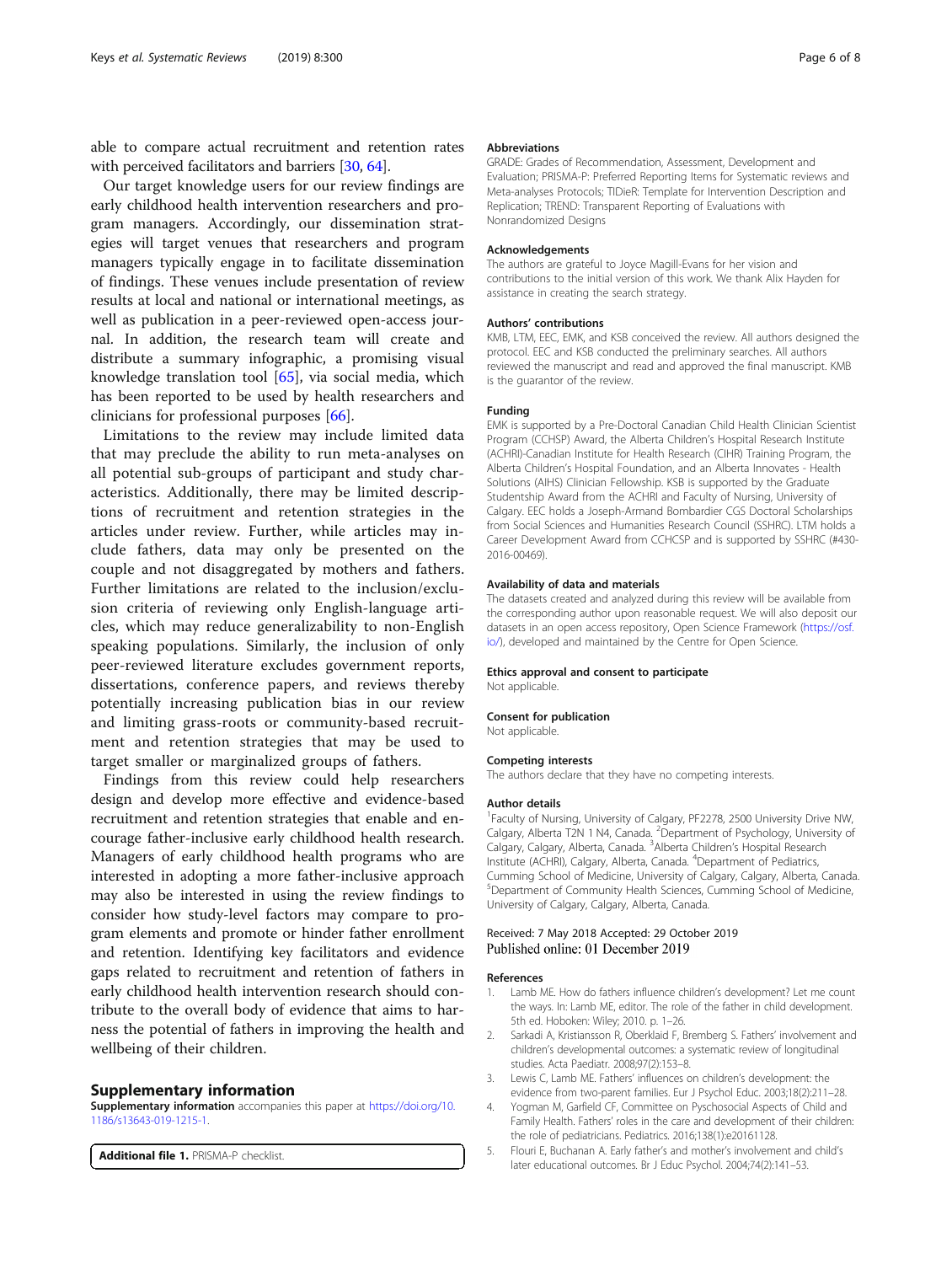- <span id="page-6-0"></span>6. McBride BA, Mills G. A comparison of mother and father involvement with their preschool age children. Early Child Res Q. 1993;8(4):457–77.
- 7. Varghese C, Wachen J. The determinants of father involvement and connections to children's literacy and language outcomes: review of the literature. Marriage Fam Rev. 2016;52(4):331–59.
- 8. William HJ. A meta-analysis: the relationship between father involvement and student academic achievement. Urban Educ. 2014;50(4):387–423.
- 9. Doucet A. 'Estrogen-filled worlds': fathers as primary caregivers and embodiment. Sociol Rev. 2006;54(4):696–716.
- 10. Jia R, Kotila LE, Schoppe-Sullivan SJ. Transactional relations between father involvement and preschoolers' socioemotional adjustment. J Fam Psychol. 2012;26(6):848–57.
- 11. Cabrera NJ, Fitzgerald HE, Bradley RH, Roggman L. The ecology of fatherchild relationships: an expanded model. J Fam Theory Rev. 2014;6(4):336–54.
- 12. Boyd ST. Study of the father: research methods. Am Behav Sci. 1985;29(1):112–28.
- 13. Phares V, Lopez E, Fields S, Kamboukos D, Duhig AM. Are fathers involved in pediatric psychology research and treatment? J Pediatr Psychol. 2005;30(8):631–43.
- 14. Phares V. Where's poppa? The relative lack of attention to the role of fathers in child and adolescent psychopathology. Am Psychol. 1992;47(5):656–64.
- 15. Macfadyen A, Swallow V, Santacroce S, Lambert H. Involving fathers in research. J Spec Pediatr Nurs. 2011;16(3):216–9.
- 16. Mountain G, Cahill J, Thorpe H. Sensitivity and attachment interventions in early childhood: a systematic review and meta-analysis. Infant Behav Dev. 2017;46(Suppl C):14–32.
- 17. Davison KK, Gicevic S, Aftosmes-Tobio A, Ganter C, Simon CL, Newlan S, Manganello JA. Fathers' representation in observational studies on parenting and childhood obesity: a systematic review and content analysis. Am J Public Health. 2016;106(11):e14–21.
- 18. Rominov H, Pilkington PD, Giallo R, Whelan TA. A systematic review of interventions targeting paternal mental health in the perinatal period. Infant Ment Health J. 2016;37(3):289–301.
- 19. Alderdice F, McNeill J, Lynn F. A systematic review of systematic reviews of interventions to improve maternal mental health and well-being. Midwifery. 2013;29(4):389–99.
- 20. Barlow J, McMillan AS, Kirkpatrick S, Ghate D, Barnes J, Smith M. Health-led interventions in the early years to enhance infant and maternal mental health: a review of reviews. Child Adolesc Mental Health. 2010;15(4):178–85.
- 21. Lamb ME. The history of research on father involvement: an overview. Marriage Fam Rev. 2000;29(2-3):23–42.
- 22. Hoffman J. Father factors: what social science research tells us about fathers and how to work with them. Father Involvement Research Alliance: Peterborough; 2011.
- 23. Panter-Brick C, Burgess A, Eggerman M, McAllister F, Pruett K, Leckman JF. Practitioner review: engaging fathers - recommendations for a game change in parenting interventions based on a systematic review of the global evidence. J Child Psychol Psychiatry. 2014;55(11):1187–212.
- 24. Wong JJ, Roubinov DS, Gonzales NA, Dumka LE, Millsap RE. Father enrollment and participation in a parenting intervention: personal and contextual predictors. Fam Process. 2013;52(3):440–54.
- 25. Denzmore P, Dilorio C, McCarty F. The P.A.T.I.E.N.C.E. model: an approach for recruiting African American fathers and sons into behavioral research studies. Challenge (Atlanta Ga). 2005;11(2):38–54.
- 26. Wigfall VG, Brannen J, Mooney A, Parutis V. Finding the right man: recruiting fathers in inter-generational families across ethnic groups. Qual Res. 2013; 13(5):591–607.
- 27. Huebner RA, Werner M, Hartwig S, White S, Shewa D. Engaging fathers: needs and satisfaction in child protective services. Adm Soc Work. 2008;32(2):87–103.
- 28. Davison KK, Charles JN, Khandpur N, Nelson TJ. Fathers' perceived reasons for their underrepresentation in child health research and strategies to increase their involvement. Matern Child Health J. 2017;21(2):267–74.
- 29. Doyle O, Weller BE, Daniel SS, Mayfield A, Goldston DB. Overcoming barriers to fathers' participation in clinically relevant research: recommendations from the field. Soc Work Res. 2016;40(4):260–4.
- 30. Tully LA, Collins DAJ, Piotrowska PJ, et al. Examining Practitioner Competencies, Organizational Support and Barriers to Engaging Fathers in Parenting Interventions. Child Psychiatry Hum Dev. 2018;49(1):109–22. <https://doi.org/10.1007/s10578-017-0733-0>.
- 31. Pfitzner N, Humphreys C, Hegarty K. Engaging men: a multi-level model to support father engagement. Child Fam Soc Work. 2017;22(1): 537–47.
- 32. Pruett MK, Pruett K, Cowan CP, Cowan PA. Enhancing father involvement in low-income families: a couples group approach to preventive intervention. Child Dev. 2017;88(2):398–407.
- 33. Harrison MJ. A comparison of parental interactions with term and preterm infants. Res Nurs Health. 1990;13(3):173–9.
- 34. Benzies KM. Relationship of early family environment to child behavioural development at age 7 years (Unpublished doctoral dissertation). Edmonton: University of Alberta; 2001.
- 35. Benzies KM, Harrison MJ, Magill-Evans J. Impact of marital quality and parent-infant interaction on preschool behavior problems. Public Health Nurs. 1998;15(1):35–43.
- 36. Boechler V, Harrison MJ, Magill-Evans J. Father-child teaching interactions: the relationship to father involvement in caregiving. J Pediatr Nurs. 2003; 18(1):46–51.
- 37. Magill-Evans J, Harrison MJ. Parent-child interactions and development of toddlers born preterm. West J Nurs Res. 1999;21(3):292–312.
- 38. Magill-Evans J, Harrison MJ. Parent-child interactions, parenting stress, and developmental outcomes at 4 years. Child Health Care. 2001;30(2):135–50.
- 39. Cameron EE, Hunter D, Sedov ID, Tomfohr-Madsen LM. What do dads want? Treatment preferences for paternal postpartum depression. J Affect Disord. 2017;215:62–70.
- 40. Magill-Evans J, Harrison MJ, Benzies K, Gierl M, Kimak C. Effects of parenting education on first-time fathers' skills in interactions with their infants. Fathering. 2007;5(1):42–57.
- 41. Benzies KM, Magill-Evans J, Harrison MJ, MacPhail S, Kimak C. Strengthening new fathers' skills in interaction with their 5-month-old infants: who benefits from a brief intervention? Public Health Nurs. 2008;25(5):431–9.
- 42. Benzies KM, Magill-Evans J, Kurilova J, Nettel-Aguirre A, Blahitka L, Lacaze-Masmonteil T. Effects of video-modeling on the interaction skills of first-time fathers of late preterm infants. Infants Young Child. 2013;26(4):333–48.
- 43. Moher D, Shamseer L, Clarke M, Ghersi D, Liberati A, Petticrew M, Shekelle P, Stewart LA, Group P-P. Preferred reporting items for systematic review and meta-analysis protocols (PRISMA-P) 2015 statement. Syst Rev. 2015;4(1):1.
- 44. Trivedi RB, Szarka JG, Beaver K, Brousseau K, Nevins E, Yancy WS Jr, Slade A, Voils CI. Recruitment and retention rates in behavioral trials involving patients and a support person: a systematic review. Contemp Clin Trials. 2013;36(1):307–18.
- 45. Treweek S, Lockhart P, Pitkethly M, Cook JA, Kjeldstrøm M, Johansen M, Taskila TK, Sullivan FM, Wilson S, Jackson C, et al. Methods to improve recruitment to randomised controlled trials: Cochrane systematic review and meta-analysis. BMJ Open. 2013;3(2):e002360.
- 46. Cooke R, Jones A. Recruiting adult participants to physical activity intervention studies using sport: a systematic review. BMJ Open Sport Exerc Med. 2017;3(1):e000231.
- 47. Foster CE, Brennan G, Matthews A, McAdam C, Fitzsimons C, Mutrie N. Recruiting participants to walking intervention studies: a systematic review. Int J Behav Nutr Phys Act. 2011;8:137.
- 48. Walters SJ, Bonacho dos Anjos Henriques-Cadby I, Bortolami O, Flight L, Hind D, Jacques RM, Knox C, Nadin B, Rothwell J, Surtees M, et al. Recruitment and retention of participants in randomised controlled trials: a review of trials funded and published by the United Kingdom Health Technology Assessment Programme. BMJ Open. 2017;7(3): e015276.
- 49. Brueton VC, Tierney JF, Stenning S, Meredith S, Harding S, Nazareth I, Rait G. Strategies to improve retention in randomised trials: a Cochrane systematic review and meta-analysis. BMJ Open. 2014;4(2):e003821.
- 50. Hartling L, Featherstone R, Nuspl M, Shave K, Dryden DM, Vandermeer B. Grey literature in systematic reviews: a cross-sectional study of the contribution of non-English reports, unpublished studies and dissertations to the results of meta-analyses in child-relevant reviews. BMC Med Res Methodol. 2017;17(1):64.
- 51. Hoffmann TC, Glasziou PP, Boutron I, Milne R, Perera R, Moher D, Altman DG, Barbour V, Macdonald H, Johnston M, et al. Better reporting of interventions: template for intervention description and replication (TIDieR) checklist and guide. BMJ. 2014;348:g1687.
- 52. Des Jarlais DC, Lyles C, Crepaz N, Group T. Improving the reporting quality of nonrandomized evaluations of behavioral and public health interventions: the TREND statement. Am J Public Health. 2004;94(3):361–6.
- 53. Higgins JP, Altman DG, Gotzsche PC, Juni P, Moher D, Oxman AD, Savovic J, Schulz KF, Weeks L, Sterne JA, et al. The Cochrane Collaboration's tool for assessing risk of bias in randomised trials. BMJ. 2011;343:d5928.